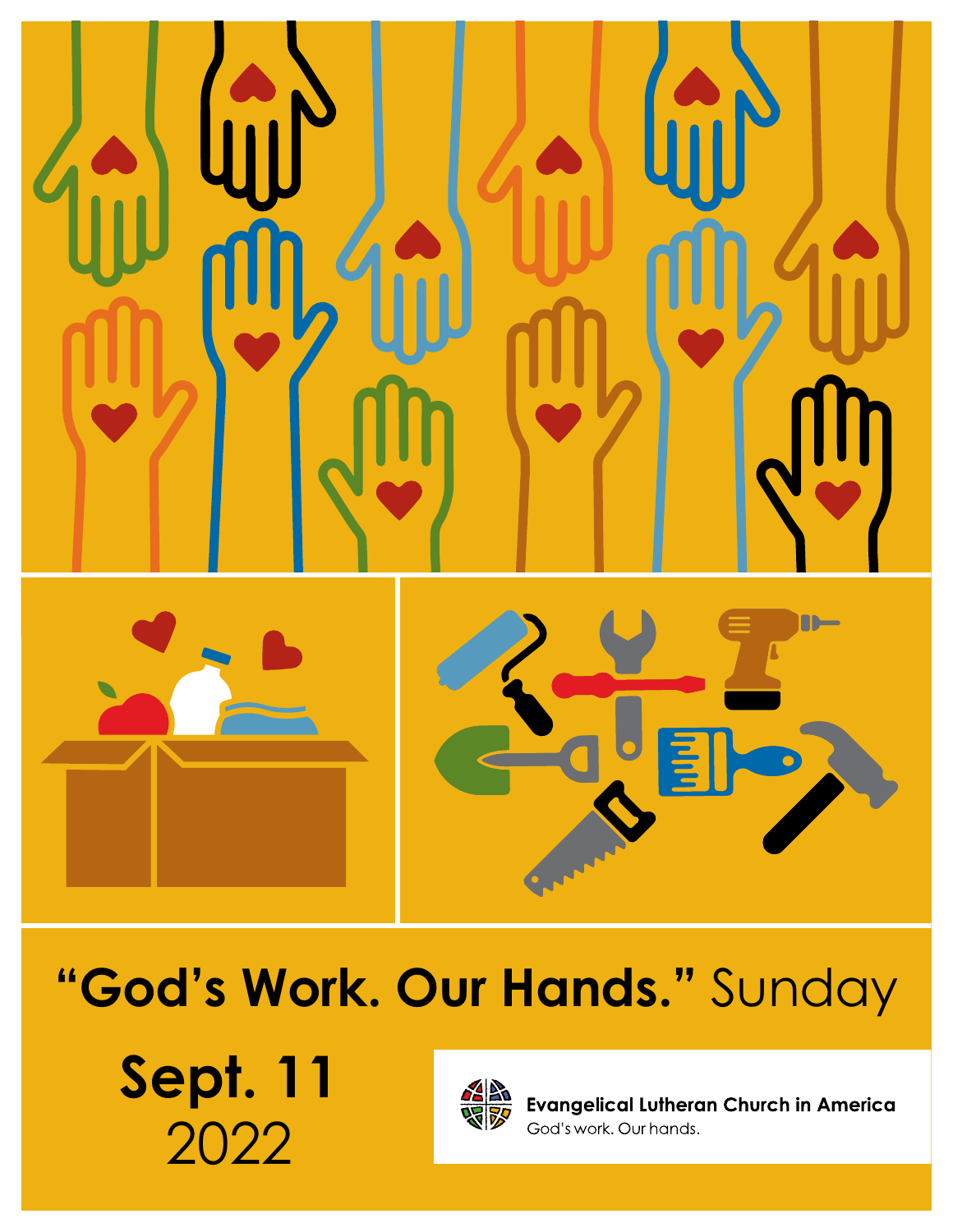### INTRODUCTION

# Together in Jesus Christ we are freed by grace to live faithfully, witness boldly and serve joyfully.

#GodsWorkOurHands

### **What is "God's work. Our hands." Sunday?**

Scheduled for Sept. 11, 2022, **"God's work. Our hands." Sunday** is an opportunity to celebrate who we are as the Evangelical Lutheran Church in America (ELCA) — one church, freed in Christ to love and serve our neighbor.

The COVID-19 pandemic brought about significant changes to our world, and we continue to witness how communities across the globe are experiencing its impact. But one thing is certain — we continue to be **church together**. Throughout the ELCA we witness the love and concern God's people have for one another. Our congregations continue to support ministries that assist vulnerable people in their communities.

These acts of service allow us to explore one of our most basic Lutheran convictions: *All of life in Jesus Christ — every act of service, in every daily calling, in every corner of life — flows freely from a living, daring confidence in God's grace.*

On **"God's work. Our hands." Sunday** we come together to restore and reconcile our communities. **You do this kind of work every day** —loving your neighbors and making your community a better place.

Mark your congregation's calendar for **Sunday, Sept. 11**. If your congregation cannot participate on Sept. 11, please find another time that works best.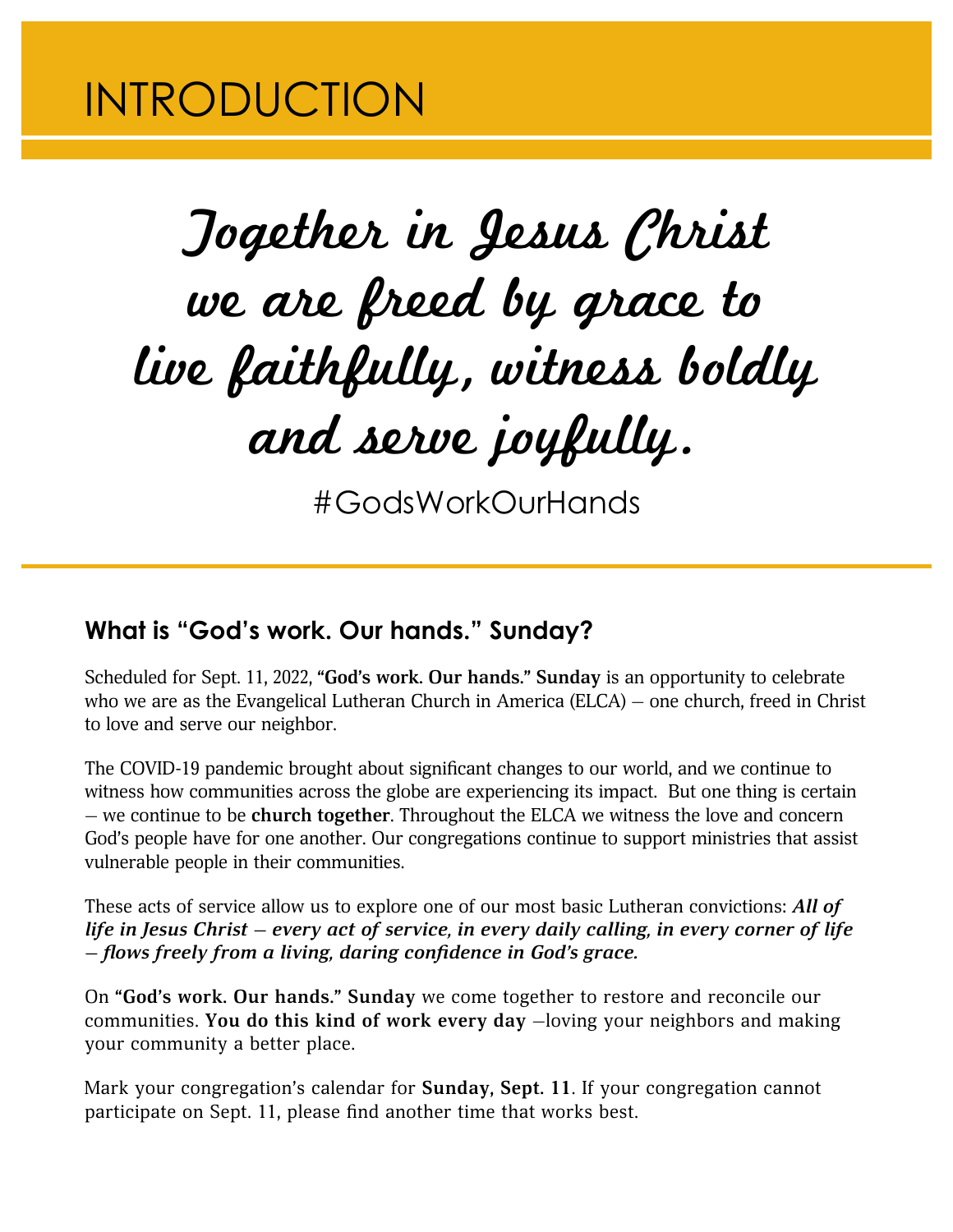### **On "God's work. Our hands." Sunday, We Are Church Together**

The ELCA's Future Church strategy is designed to activate each of us so that more people know the way of Jesus and discover community, justice and love. **"God's work. Our hands." Sunday** offers a special opportunity to share Jesus' love by inviting members of your community to join in a day of service. We believe God is calling us to reach out to the people in our communities with the message of hope we know in Jesus Christ. As Ephesians 2:8-10 reminds us, God has created us by grace to live in union with Jesus Christ and has prepared us to live faithful, fruitful lives by the power of the Holy Spirit. In Jesus Christ, God has reconciled us to God and to each other. As we gather around word and sacraments, this life in Christ defines, shapes and guides us as a community of faith, the church. By God's grace we can and do live confidently and generously in this community of faith and in service of others.

ELCA congregations work to strengthen their relationships with God, nurture relationships with each other and create a strong presence with their communities. **"God's work. Our hands." Sunday** is one way for congregations to build on these connections.

Service opportunities are endless, so ELCA members and congregations should research service opportunities that make sense for

each congregation and its capacity. The idea is to deepen the members' experience in their community and enable congregations to play a critical part in addressing community needs.

As you explore service opportunities, consider partnering with other congregations in your region or synod. You might also consider collaborating with a neighborhood organization. These relationships may broaden the scope of your service project and nurture meaningful connections.

*Welcoming others to be a part of your activities can lead to deeper engagement and opportunities to share Jesus' love with your neighbors throughout the year.*

The service day should not be seen as replacing worship. You are encouraged to host your service event after worship, or you and your congregation can arrange for a brief worship service at the site you're serving and welcome others to worship with you. Consider partnering with other ELCA congregations in your area! The possibilities are endless.

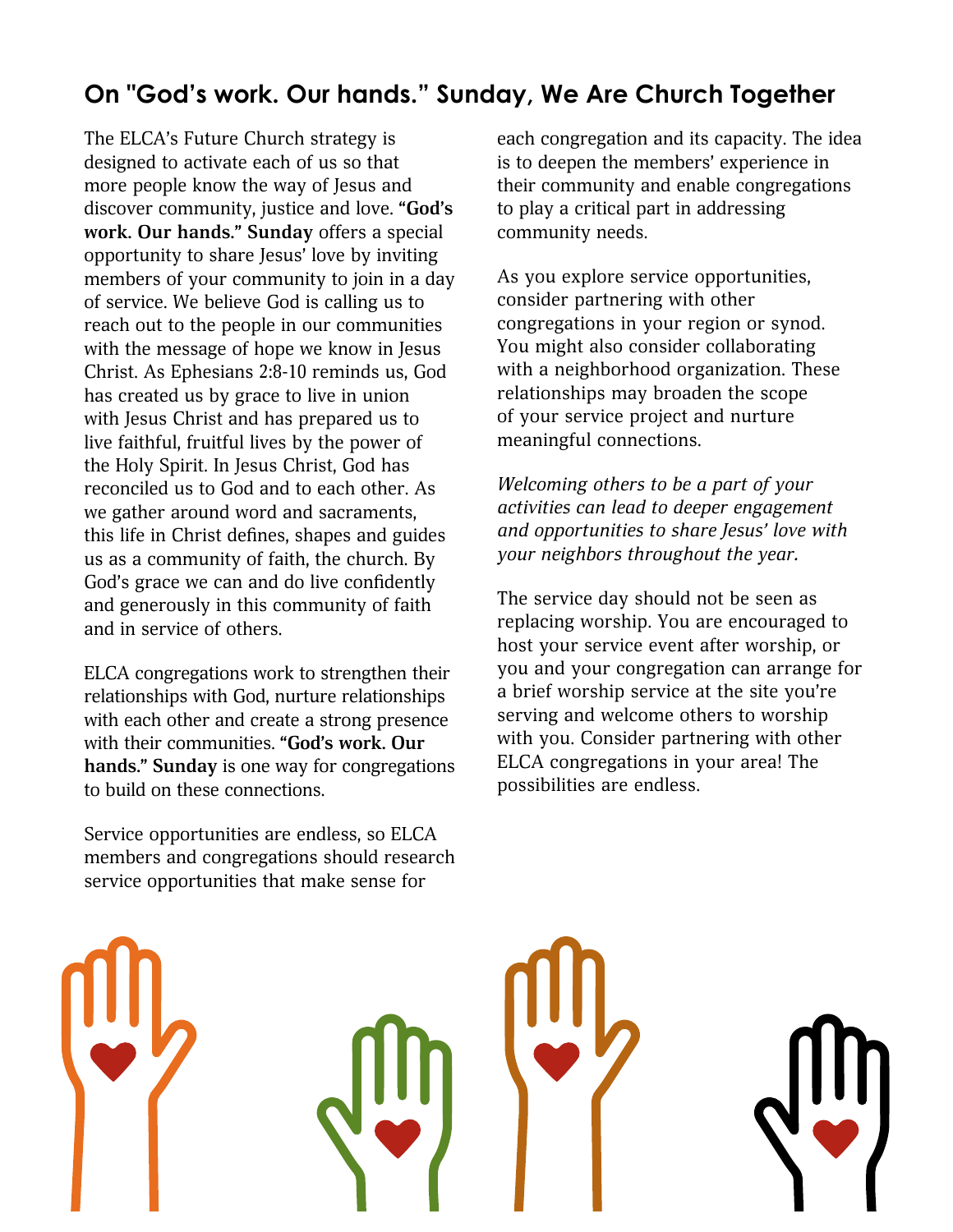## I. ORGANIZE

As an ELCA congregation, you already have valuable connections in your community and experience serving your neighbors. Perhaps you already organize an annual clothing drive or host a community meal. Maybe your congregation has a quilting ministry that makes warm blankets for those experiencing homelessness or partners with a Lutheran social service organization in the community or state. Has your congregation collaborated with another congregation or participated in interreligious activities within the community?

Whatever the case may be, before you begin to plan your event, consider what gifts and tools your congregation already has and what relationships have already been cultivated.

### **To Start**

Bring together those people in the congregation who can help make your dedicated day of service happen. Does your congregation have a:

- youth group?
- worship team?
- health team or parish nurse?
- small-group fellowship and group leaders?
- social ministry, or hunger-and-justice team members?
- a men's group or a chapter of Women of the ELCA?

Brainstorm about what works best for your congregation. What kinds of outreach, evangelism or mission work do these groups already do? What ecumenical or interreligious partnerships already exist for your congregation? Pass out 3-by-5-inch cards to the congregation and invite members to write down organizations, agencies or ministries with which they're connected. This will help leaders identify those organizations and agencies that welcome volunteers.

Is your congregation large enough that each group should have a separate project? If so, how many projects would be appropriate?

### **How to Use This Toolkit**

Use this toolkit to plan your **"God's work. Our hands." Sunday**.

Each section contains checklists, examples and discussion questions to help you best utilize your congregation's gifts, talents and ministries, so that you spend Sept. 11 working together in the way that makes the most sense for you.

This designated day of service extends the important ministry your congregation already does. Use this toolkit to find your own take on **"God's work. Our hands." Sunday**, get creative about serving your neighbors and celebrate what we have accomplished and will continue to do together.

What started as a oneday event has expanded throughout the church year, with members dressed in yellow "God's work. Our hands." T-shirts helping their neighbors and serving those in need.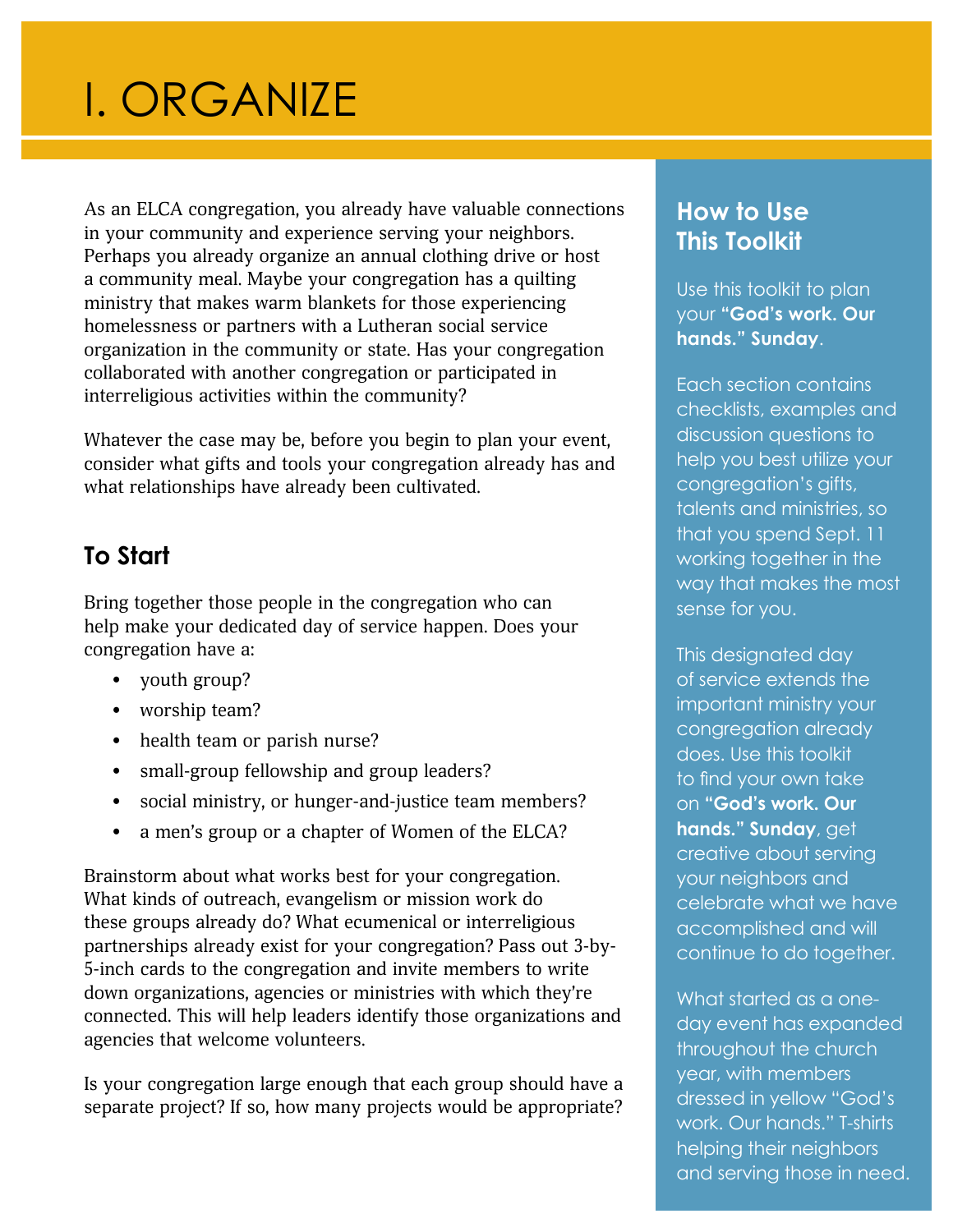Also, consider the abilities of your members. What kinds of service projects are inclusive? Consider service opportunities that take into consideration people of different ages and abilities. .

Invite the children of your congregation to get involved. A Sunday school class can reach out to other children in the community or in congregations in other cities. Encourage a class to start a "pen pal" relationship with another Sunday school class in a different location and share what they love about their respective congregations and communities.

- Designate leaders to plan and organize your service project.
- Communicate with the congregation about the day of service. Additional resources to help promote your day are available at **[ELCA.org/DayOfService](http://www.elca.org/DayOfService)**.
- Document your day on Instagram, Twitter and Facebook.
- Reach out to other ELCA congregations in your area. Can you partner with them?

### **Ideas That Worked**

In 2021, volunteers from Prince of Peace Lutheran Church in Des Moines, Iowa, gathered together to make yarn from plastic shopping bags and weave it into mats for a local homeless ministry. Each mat diverts 800-1,000 plastic bags from the waste stream while providing dry flooring for a homeless person in the community.

The church band from Immanuel Evangelical Lutheran Church in Rhinelander, Wis., gathered with musicians from area churches to perform an outdoor community concert that raises money for the local food pantry.

Volunteers from Peace Lutheran in Tomah, Wis., participated in a number of activities including decorating cookies for a community meal, yard clean-up at the local food pantry and packing kitchen, linen, cleaning and hygiene kits for Lutheran Social Services refugee resettlement. Theirs was a great day of worship, service and fellowship.

The congregation of St. Timothy Lutheran Church in Hendersonville, Tenn., made more than 800 "sacks of kindness" to hand out to local health care workers.

### **Order**

Order **"God's work. Our hands." Sunday** T-shirts and other items from Old Lutheran! You can personalize your T-shirts with the name of your congregation. Shirts are available in English, Spanish or Arabic. Visit **[Old Lutheran](https://oldlutheran.com/collections/elca)**, email **[customerservice@](mailto:customerservice%40oldlutheran.com?subject=) [oldlutheran.com](mailto:customerservice%40oldlutheran.com?subject=)** or place a toll-free call (United States only) to

877-653-5884.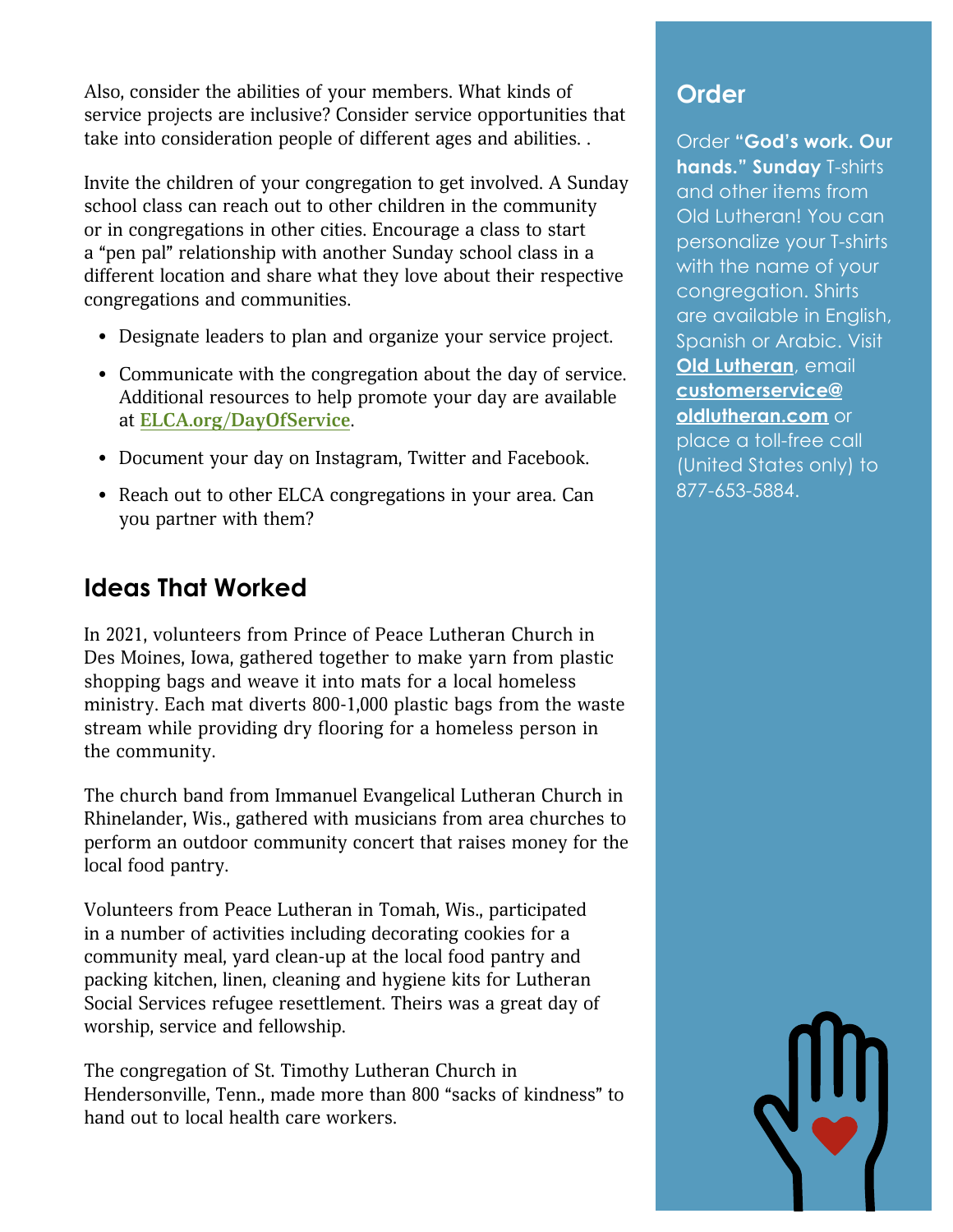Volunteers at Bethesda on the Bay in Bay Village, Ohio, wrapped Christmas gifts for a local ministry partner's event later in the year, at which lower-income children could find free gifts to give their parents.

Volunteers from Lord of Life in Austin, Texas, assembled care packages for hospital chaplains and wrote interfaith notes of support to medical workers.

### **We Are Still the Church**

Reflecting on the 2020 day of service, Susan Brown, leader of ministry communication and coordination at New Life Lutheran Church in Bolingbrook, Ill., said, "Even in the most unsettling year, with COVID-19, racial unrest, loss of jobs, loss of normalcy, we are still the church. We are still called to go forth and serve others. We are still sent out to demonstrate the love of God for everyone in our community. We are still able to support our community in various ways. And we were still able to have our 'God's work. Our hands.' Sunday weekend of service."

Brown said the congregation's households organized a variety of service opportunities, including in-person activities, donations of items for projects, and even sharing creativity through words and pictures. Brown emphasized that every activity made "a difference in a world that desperately needs to see kindness and compassion."

Congregation members collected trash from a local park to provide a safe and clean outdoor space; donated blood; wrote thank-you notes to medical workers who had cared for community members during the pandemic and collected baby wipes for young families, supplies needed by a local animal shelter and items to fill goodie baskets for the five fire stations in the community. The congregation also collected more than \$200 for the local food pantry through a freewill offering at a free community car wash.

In past years, Brown said, the congregation's annual day of service had been an intergenerational gathering, bringing together members who may not have seen each other because of summer activities or travel.

"But 2020 was not a normal year," Brown said. In 2020, **"God's work. Our hands." Sunday** "served to remind our church community that we are still the church, outside of our building. It served to remind people that they can still have something to offer even with the restrictions in our lives. It served to share with the Bolingbrook community that we can still care for each other."

### **Questions for discussion**

- 1. What service projects has your congregation undertaken in the past? What worked? What didn't? Why?
- 2. What gifts and talents in your congregation could be used in serving your community?
- 3. What partnerships do you already have with congregations and organizations in your community? Could any of these be built into your dedicated day of service?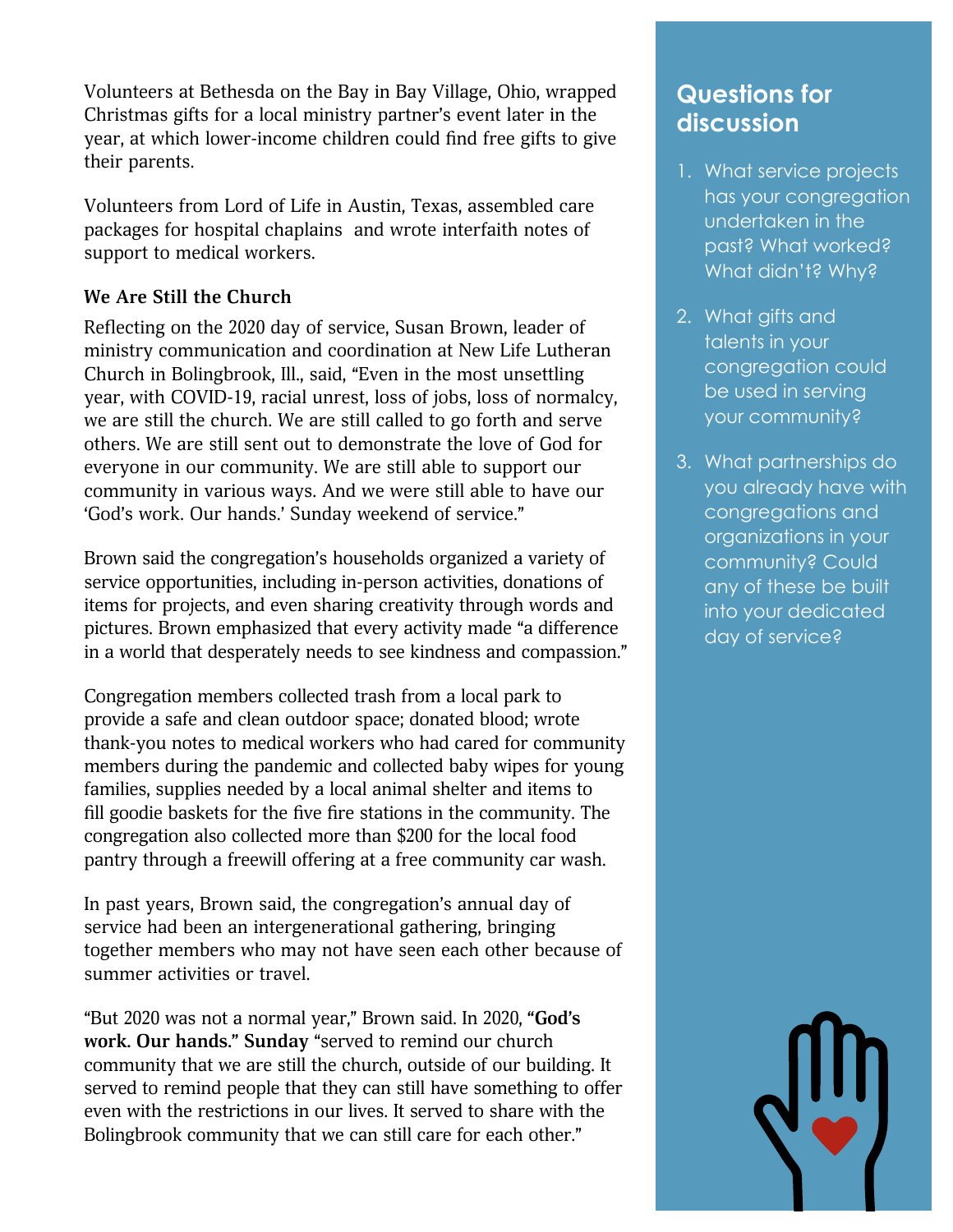### Advocacy in Service to Our Neighbor **The Service of Service Service Service Service Service Service Service Service Service Service Service Service Service Service Service Service Service Service Service Service Service Se**

Our ministry of advocacy is a public witness to God's love for our neighbor, ourselves and all creation. Advocacy in service to our neighbor is one way to express your congregation's love and community presence on **"God's work. Our hands" Sunday** or other day of service. Because advocacy action requires no physical proximity, it can offer many participants the opportunity for meaningful witness should circumstances limit in-person contact or should you desire a service option for homebound members.

### *Connect direct service and policy considerations*

Reflect on how policy intersects with the needs you hope to address, such as food access, clean water or affordable housing. Review experiences you've had and heard about while accompanying one another in times of struggle. Research policy at the forefront and influential policymakers. Then engage in advocacy action for policy that could amplify your impact in a systemic, long-lasting way.

To jump-start discussion of policy connections, here are a few ideas.

- "**[On-ramp to Advocacy](https://download.elca.org/ELCA%20Resource%20Repository/onramptoadvocacyfinal.pdf)**," a recent publication from the ELCA Witness in Society team, helps you navigate faith-based engagement resources.
- Host a group study to get ideas flowing, perhaps using **[Advocacy Summer School](https://vimeo.com/showcase/8860262)** videos and discussion starters or "**[Advocacy 101](https://download.elca.org/ELCA%20Resource%20Repository/2021advocacy101foryoungadults.pdf)**" activity sessions.

These tools and others at **[ELCA.org/resources/advocacy](http://www.elca.org/resources/advocacy)** give ideas for what you can do and ideas for how to go about it. You might write an opinion piece or letter to the editor, visit the office of a lawmaker and consider bringing together partners in your advocacy action. Working together can be a tremendous witness to our Lutheran conviction of being freed in Christ to love and serve.

### *Reach out to a state public policy office*

With their knowledge of local issues and decision-making processes, ELCA-affiliated state public policy offices are valued partners in faith-based advocacy. They include offices in Arizona, California, Colorado, Delaware/Maryland, Florida, Kansas, Minnesota, Nevada, New Jersey, New Mexico, Ohio, Pennsylvania, Texas, Virginia, Washington, Wisconsin and states of the ELCA Southeastern Synod. Reach out for guidance and ideas to shape your advocacy action. Find a map and locations list **[online](https://download.elca.org/ELCA%20Resource%20Repository/ELCA_Advocacy_map_and_list.pdf)**.

 calling, this church is committed to defend human dignity, to stand with poor and powerless people, to advocate justice, to work for peace, and to care for the earth in the processes and structures of contemporary society," reads the ELCA social statement *Church in Society: A Lutheran Perspective* (p. 1). We have many opportunities to fulfill this calling.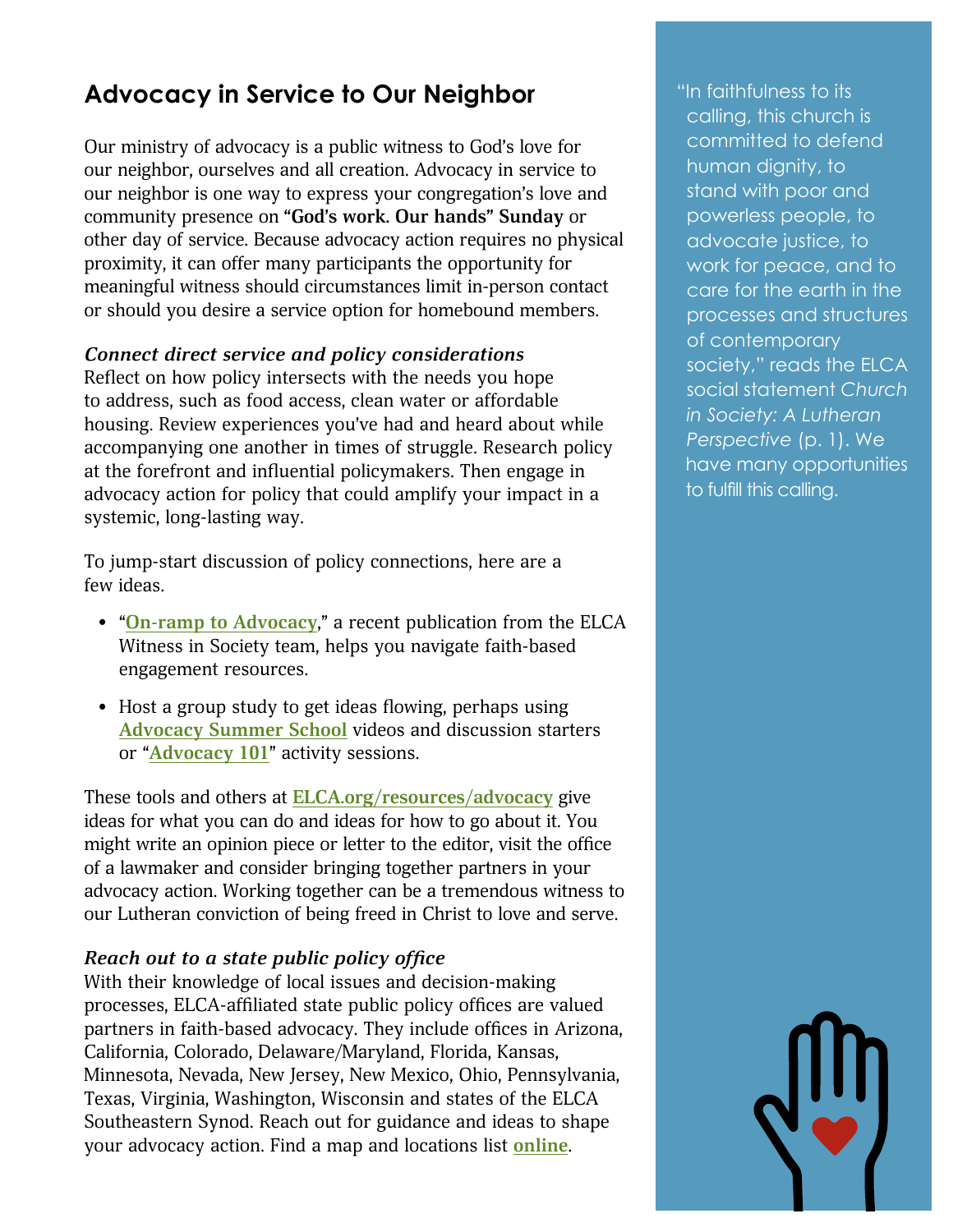### *Use a timely Action Alert*

The ELCA Action Center is a web page listing current Action Alerts to advance our priorities on timely federal issues. Your voice can have an impact—from a computer, smartphone or other device, use the tools and background information to send a message to lawmakers of influence at a critical time.

- Visit the **[Action Center](https://support.elca.org/site/SPageNavigator/elca_action_center.html;jsessionid=00000000.app20015a?NONCE_TOKEN=3E5988B4B5C7A5F735E8E1F1F11F509E)** to act on current Action Alerts.
- Sign up to receive ELCA Advocacy Connections e-news updates and Action Alerts directly from **[ELCA.org/advocacy/signup](http://support.elca.org/site/Survey?ACTION_REQUIRED=URI_ACTION_USER_REQUESTS&SURVEY_ID=1621)**.

### *Encourage civic engagement*

Many Lutherans creatively empower one another and their communities through encouraging civic engagement, from registering voters from their food pantries to gathering Pledge to Vote commitment cards. With **"God's work. Our hands." Sunday** occurring close to November elections, civic engagement activity can be a meaningful form of service to our neighbor.

"ELCA social teaching holds that all residents of the United States have a responsibility to make government function well—not to abandon our democracy but to engage it in a spirit of robust civic duty," reads the ELCA social message "**[Government and](https://download.elca.org/ELCA%20Resource%20Repository/Government_and_Civic_Engagement_Social_Message.pdf)  [Civic Engagement in the United States:](https://download.elca.org/ELCA%20Resource%20Repository/Government_and_Civic_Engagement_Social_Message.pdf)  [Discipleship in a Democracy](https://download.elca.org/ELCA%20Resource%20Repository/Government_and_Civic_Engagement_Social_Message.pdf)**" (pg. 4). "It is based on our understanding of how God governs human society."

When congregations participate in activities related to the electoral process, that participation must be strictly nonpartisan and abide by the guidelines of the Internal Revenue Service (see "**[Guidance for churches](https://download.elca.org/ELCA%20Resource%20Repository/Being_A_Public_Church.pdf)  [and clergy participating in the electoral](https://download.elca.org/ELCA%20Resource%20Repository/Being_A_Public_Church.pdf)  [process](https://download.elca.org/ELCA%20Resource%20Repository/Being_A_Public_Church.pdf)**"). Find ideas and tip sheets for civic engagement at **[ELCA.org/civicengagement](https://www.elca.org/Resources/Advocacy#CivicEngagement)**.

### *Thank public officials*

Whether handwritten on an attractive card or typed on a website form, a note expressing thanks to an elected leader might be one advocacy action on your day of service. The **[social message](https://download.elca.org/ELCA%20Resource%20Repository/Government_and_Civic_Engagement_Social_Message.pdf)** on government and civic engagement reads, "In service of fair and compassionate government, this church expresses gratitude for its members who serve in dedicated and competent public service and commends more members to consider work in the public domain" (p. 14).

A bit of research will deepen your appreciation of an elected official's responsibilities and guide what you can meaningfully write.

- Look up your federal lawmakers at **[www.govtrack.us/](https://www.govtrack.us/)** or a wider range of officials from **[openstates.org](https://openstates.org/)**, among other lookup tools, to find their websites and social media.
- Identify key areas on which this public servant has influence.

**"God's work. Our hands." Sunday** materials include a letter template that can be used in this advocacy action.

Thank you for bringing your Lutheran voice into our national conversation and supporting important policy priorities in service to our neighbor.

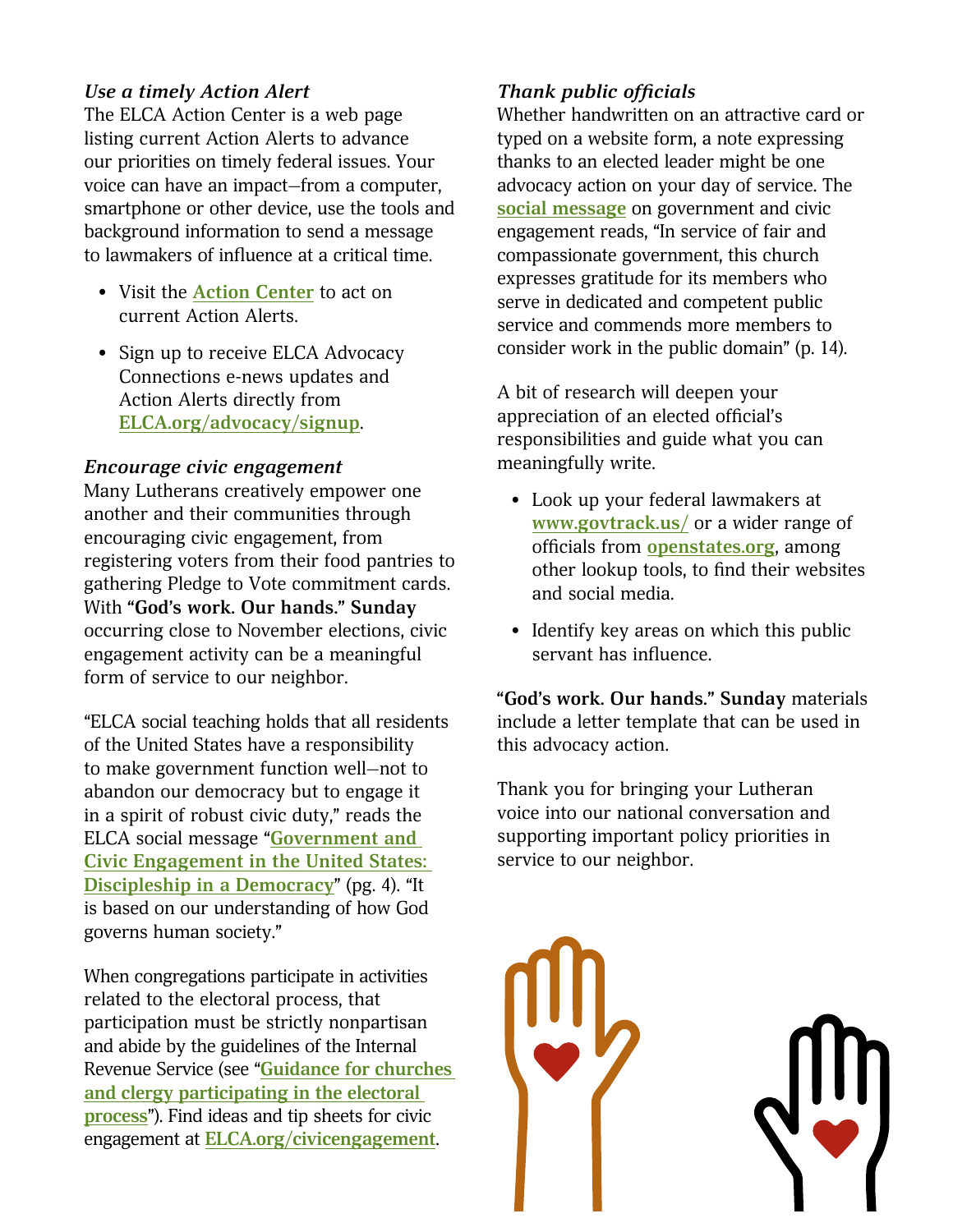### II. PLAN

### **Where Do We Start?**

Now that you've spent some time organizing the leaders in your congregation, how do you decide what kind of service project you should tackle?

How can your congregation become more visible in your community? What needs in your community and neighborhood can your congregation address? Who would be most helped by your service?

### **Begin by Listening to Your community**

Meet with organizations, congregations and social service providers with whom you already work. Let them know you're dedicating a day to serve and that you want to provide an opportunity for your congregation to give its time.

For example: In 2018, volunteers from Good Shepherd Lutheran Church in Somerville, N.J., joined together to help three social service organizations. Volunteers of all ages assembled tie blankets for a resource center that serves abused women and children. They filled backpacks with food for children in the county who may not have enough to eat on weekends. The volunteers also participated in the statewide program Stamp Out Despair by writing cards to detained immigrants and filling folders with stationary that detainees could use to communicate with family members in their home countries.

Perhaps there are organizations in your community with whom your entire congregation could partner for **"God's work. Our hands." Sunday**, making a more substantial impact than a few volunteers might.

Perhaps you can use **"God's work. Our hands." Sunday** to build new relationships in your community. Are there projects you've dreamed about but haven't found the time to pursue? Consider how activities might be broadened or continued throughout the year.

### AS YOU PLAN YOUR DAY OF SERVICE, ASK YOURSELF:

- 1. Do the service projects we're planning include everyone? How can children take part? Older adults? People with disabilities?
- 2. Are the gifts and talents of the congregation represented?

Get creative with the project you plan. How can you use the musicians, artists, quilters, chefs, teachers and other members of your congregation to both make an impact and bring everyone together?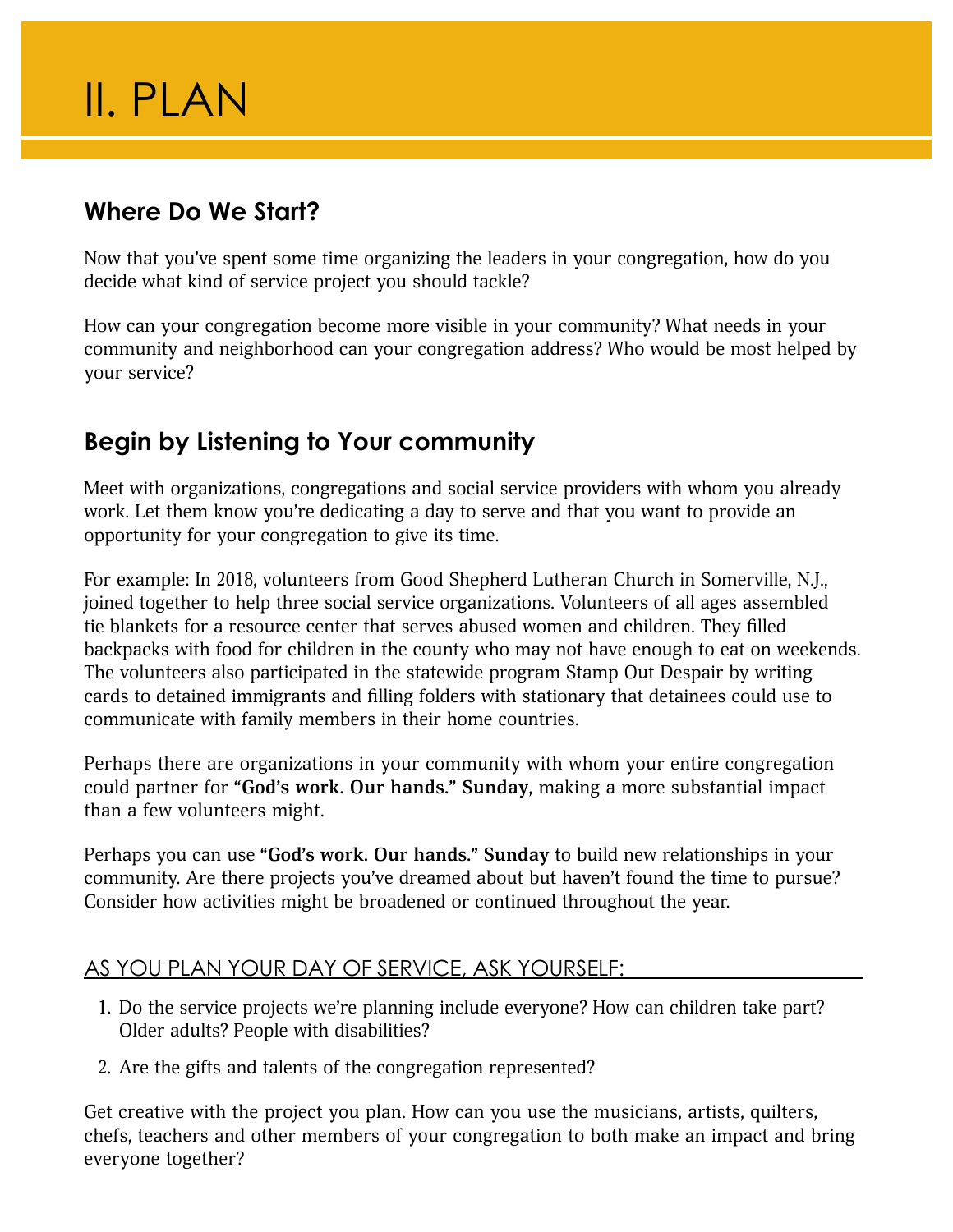### *Further Thought*

You know what is most needed in your community, so whatever projects you choose are sure to have an impact.

Be sure to remind one another what this day is all about. Consider beginning your service day with a prayer or blessing. A worship resource designed for **"God's work. Our hands." Sunday** is available at **[ELCA.org/DayOfService](http://www.ELCA.org/DayOfService)**.

Think about the safety of your congregation. Many nonprofit organizations have volunteers sign a waiver before allowing them to take part in projects. Consider having your own waiver on hand for volunteers.

### **Questions for discussion**

- 1. What kind of impact would you like **"God's work. Our hands." Sunday** to have on your community?
- 2. What kind of impact would you like **"God's work. Our hands." Sunday** to have on your congregation?
- 3. What needs in your community would you like to see met on **"God's work. Our hands." Sunday**?
- 4. What will you do to ensure that your entire congregation can take part?

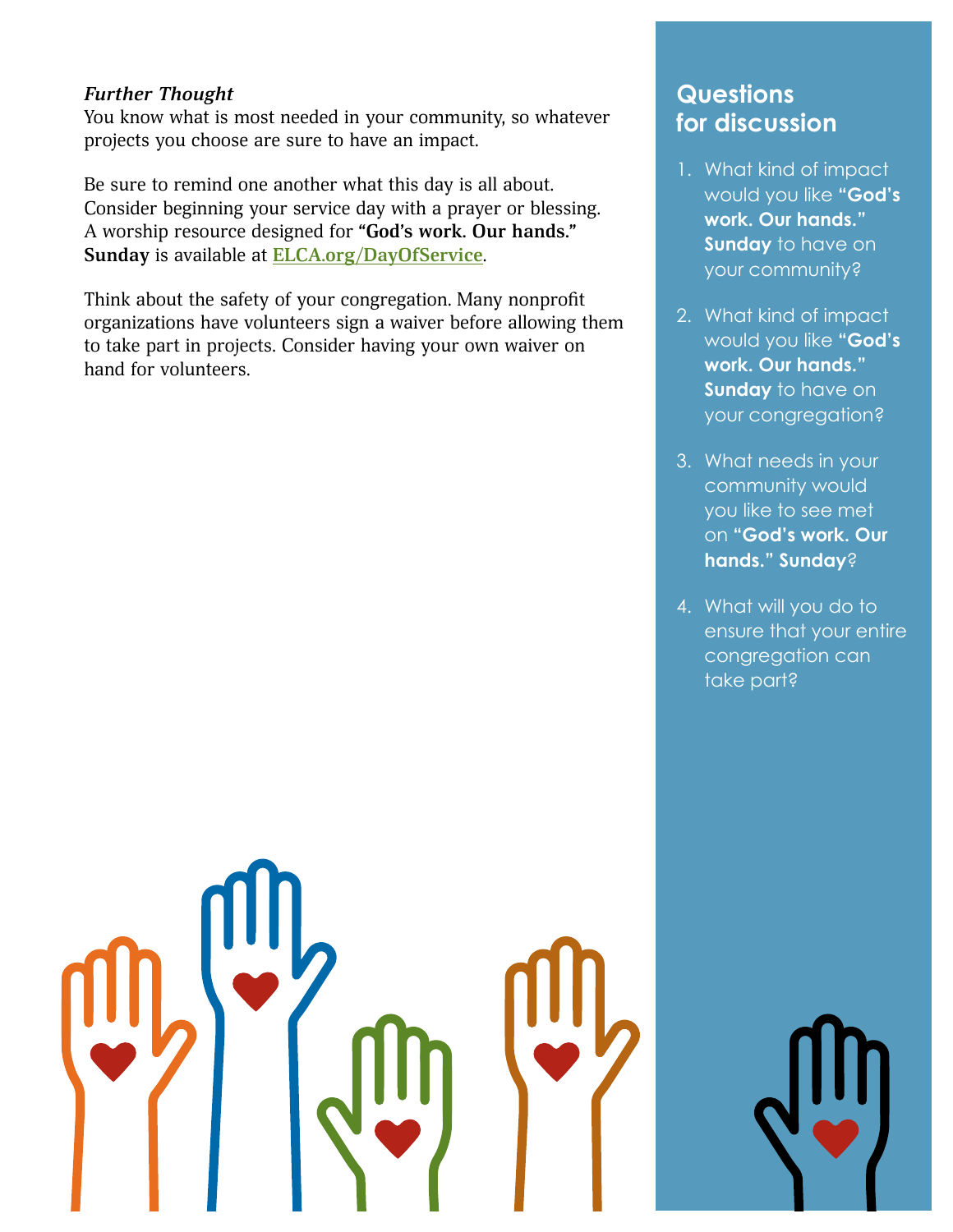You've organized your congregation, planned a service project in your community and created a checklist of activities.

Now it's time to get the word out to the media about your congregation's efforts and participation in **"God's work. Our hands." Sunday**. This media outreach includes both traditional outlets, (newspaper, radio, television), social media platforms (Facebook, Twitter, Instagram) and other media tools your congregation uses.

Other tools are available to help you get the word out to your community, inviting neighbors to participate in your day of service. Door hangers, posters and postcards are available at **[ELCA.org/Resources/GWOH-Sunday](http://www.ELCA.org/Resources/GWOH-Sunday)**.

### STEP ONE: GEAR UP

Designate someone in your congregation to be the media contact. This person will communicate specifics of the service project to the local media, send updated news releases and make follow-up calls to media. This person will also help prepare two to three congregation members or staffers for interviews.

The goal is to generate media interest in **"God's work. Our hands." Sunday** and your congregation's community service as part of a larger service project across the country involving thousands of ELCA members, all engaged in doing God's work with their hands.

We hope this media outreach will result in stories either before the project or on the day of service.

**"God's work. Our hands." Sunday** is an opportunity for your congregation to publicize its evangelical mission and witness in the community. How are your members making a difference in the world?

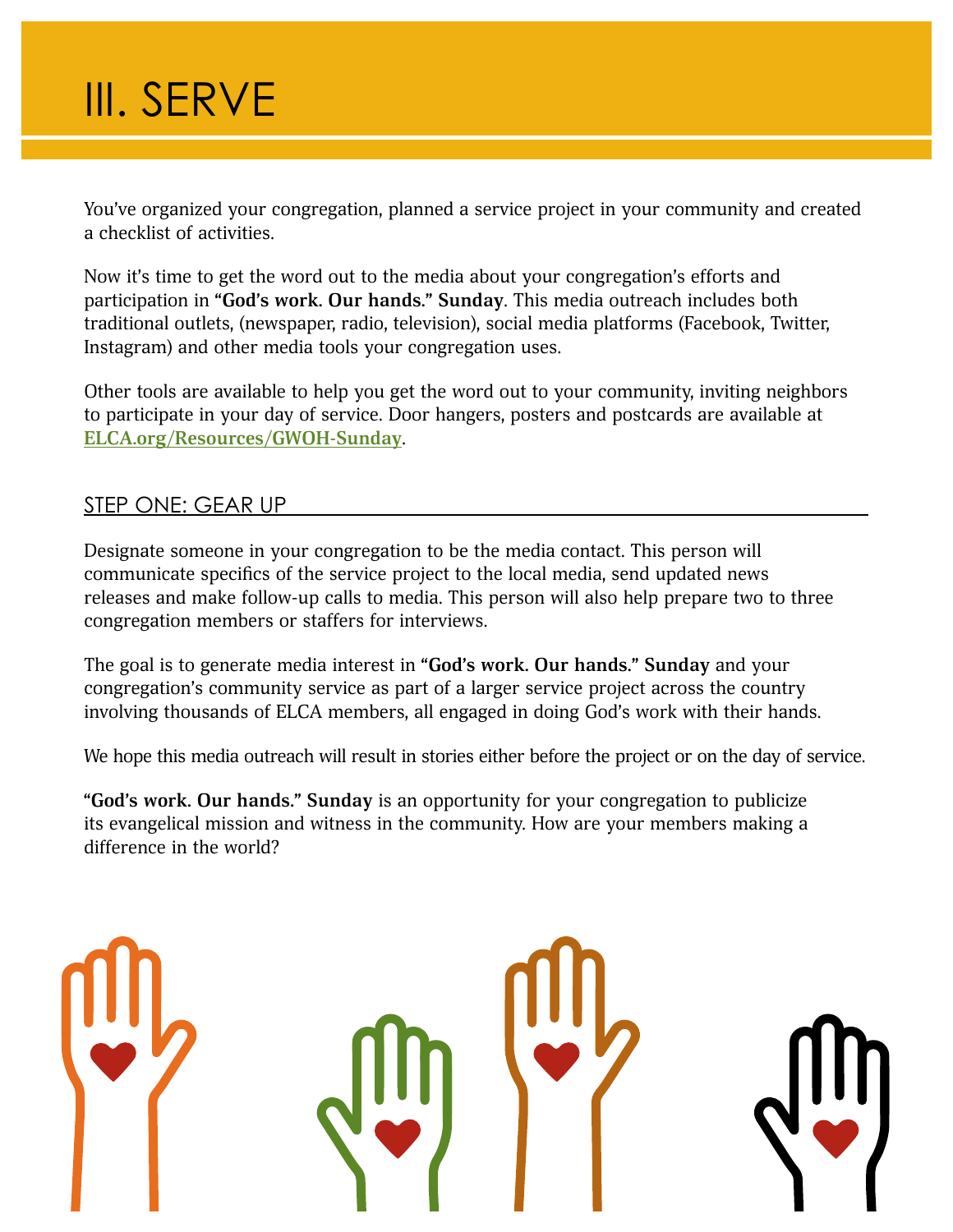### STEP TWO: PREP

Use a news release (template offered below and on the resource page) to share your congregation's plan with local media. Plan to distribute your news release about two weeks before your congregation's day of service.

What makes a good story? Elements to consider:

**Interviews —** Choose two or three people in your congregation who will take part in **"God's work. Our hands." Sunday**. Ideally, have members from different age groups, as well as someone from the congregation's staff.

Prepare these people to speak about your event by answering the following questions:

| WHO:                 | Who are you? Who from your organization is participating?                      |
|----------------------|--------------------------------------------------------------------------------|
| WHAT:                | What is this event about? What is the anticipated impact<br>on your community? |
| WHERE:               | Where are service activities taking place?                                     |
| WHEN:                | Sept. 11, 2022 (or another date that your congregation<br>has selected)        |
| MOST IMPORTANT, WHY: | Why is this event important for your congregation?                             |

The people you pick should be well-versed in your congregation's mission and our denomination as a whole. The ELCA is one of the largest Christian denominations in the United States, with nearly 3.3 million members in more than 8,900 worshiping communities across the 50 states and the Caribbean region. Known as the church of "God's work. Our hands.," the ELCA emphasizes the saving grace of God through faith in Jesus Christ, unity among Christians and service in the world. The ELCA's roots are in the writings of the German church reformer Martin Luther.

If your service project is happening at a location such as a shelter or food pantry, some recipients may be reluctant to speak to the media, so you may want to offer interviews with a volunteer or person connected to the organization. Make sure to arrange this in advance with the organization's spokesperson so they're prepared to speak to the media.

**Visuals —** Strong visuals can motivate media organizations to cover your event. Does your activity entail good visuals? If so, be sure to include vivid descriptions of what your members are planning for **"God's work. Our hands." Sunday**.

If your day of service will take place at a specific service location, what will be happening? Will members of your community be receiving goods or food? Will your church community be engaged with them? What is the activity?

**Details —** The more details you provide, the better your chances of generating media interest in your story. Provide numbers: How many people do you anticipate will join in the day of service? Who will be affected by your congregation's service?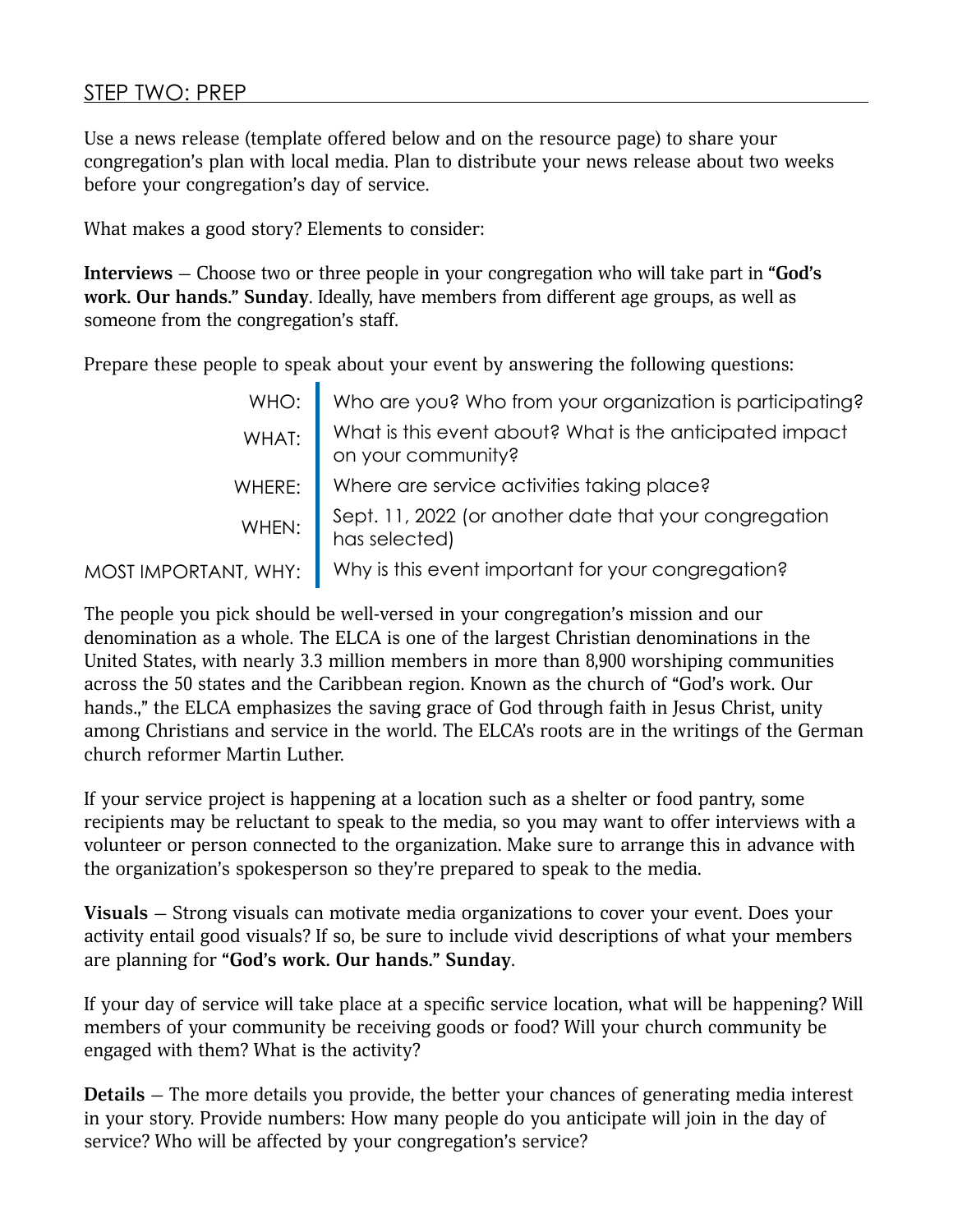### *Template for News Release*

ELCA congregations work to improve communities

[Insert your city, state abbreviation] (ELCA) — [Insert your congregation's name, city and state] is one of nearly 8,900 congregations of the Evangelical Lutheran Church in America (ELCA) participating in **"God's work. Our hands." Sunday** on Sept. 11. Across the country, thousands of ELCA members will be engaging in service work to make a positive change in their communities, build and deepen relationships, and share God's love.

Members of [congregation's name] are [describe your service projects and share the location of your service work (if it's beyond your church building), the organizations and agencies you're partnering with, and other details that communicate the positive impact on your community].

Since the ELCA was formed 35 years ago, it has been deeply rooted in faith and in sharing its passion for making positive changes in the world. [Congregation's name] joins with other ELCA congregations across the country to boldly participate in God's work in the world — restoring and reconciling communities, and pursuing peace and justice.

"[Insert a quote or two from your members describing why the dedicated day of service is so important. Why are members excited about their participation?]," said [first and last name], a member of [congregation's name].

More information about the ELCA is available at **[ELCA.org](http://www.ELCA.org)**.

### **About the Evangelical Lutheran Church in America:**

The ELCA is one of the largest Christian denominations in the United States, with nearly 3.3 million members in more than 8,900 worshiping communities across the 50 states and in the Caribbean region. Known as the church of "God's work. Our hands.," the ELCA emphasizes the saving grace of God through faith in Jesus Christ, unity among Christians and service in the world. The ELCA's roots are in the writings of the German church reformer Martin Luther.

For information contact:

[Name] [Phone number and/or email where media professionals can reach you] [Your congregation's website]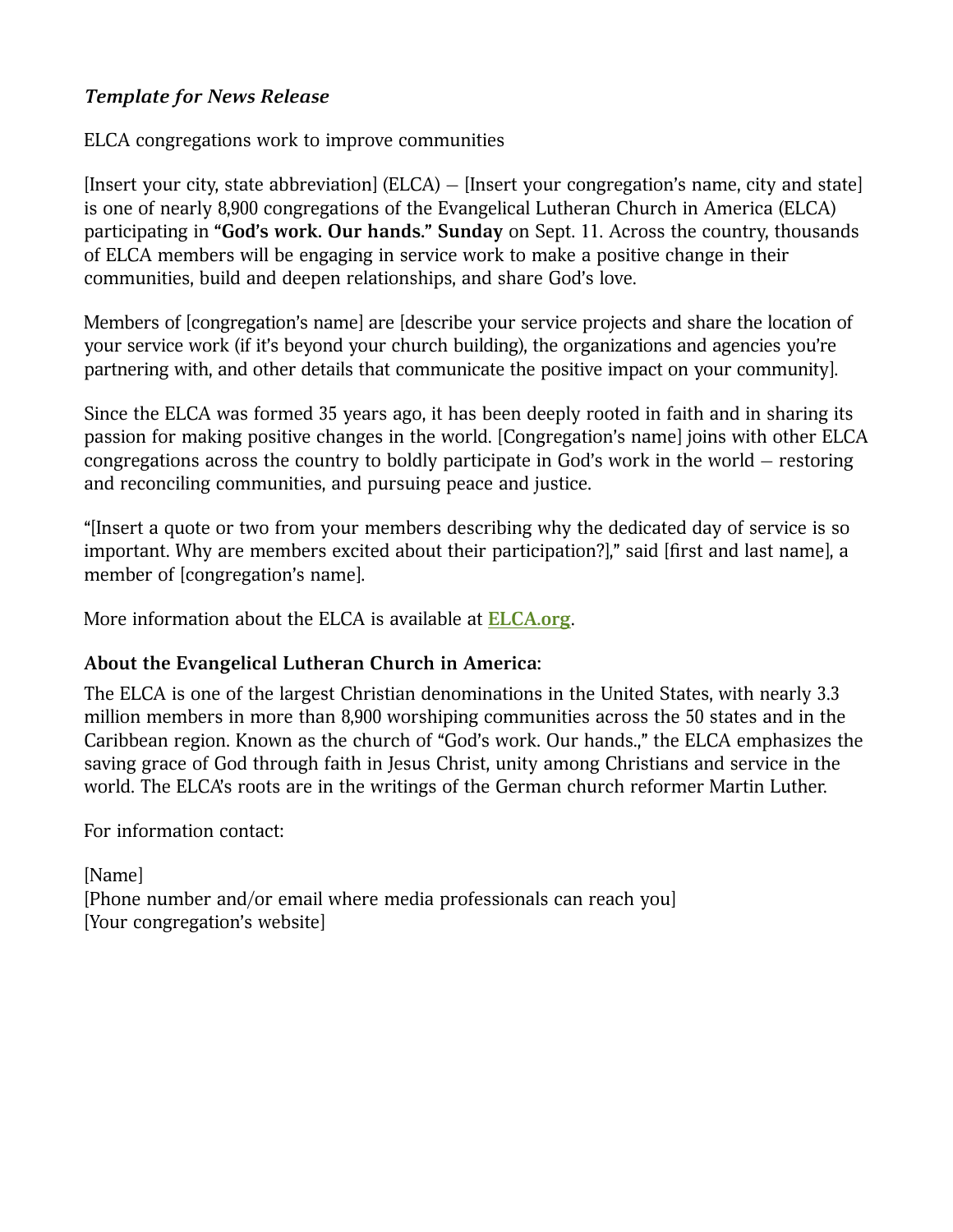### STEP THREE: CONTACTING MEDIA, PITCHING YOUR STORY

Initial media contact should begin in August. You may not have all the specifics of your event, but you will have general information about "God's work. Our hands." Sunday. You can use a shortened version of the news release template for this initial media outreach. Most media professionals will love the idea that your congregation is participating in an event with such a wide outreach.

By the end of August, you should have more concrete details about your event, so begin pitching media more intensively.

Email the news release and make follow-up phone calls to each news desk to make sure it received your release and has included the event on its planning calendar.

Weekends tend to be slower in terms of news, so weekend news producers and editors look for interesting features for their papers and programs. Pitch the event to desk editors, reporters, producers — the more people in the newsroom who are aware of the story, the better.

For broadcast media, email your press release to the assignment-desk planning editor and the assignment desk. The planning editor will make sure the event is included in the main calendar of possible stories. Follow-up phone calls should be directed to the planning editor until a couple of days before the event; then, begin to contact the assignment desk to determine whether your activity is being considered.

Show producers decide which stories to air during their particular newscast, so be sure to contact the morning and evening news producers, to give your event a better chance of being covered.

Update the release as often as your plans develop and share this new information with the media.

Social media — Post **"God's work. Our hands." Sunday** event information as soon as you have a plan. Engage the community in your plans by asking for thoughts and suggestions as you develop the event. If you plan to partner with a service organization or community group, make sure you discuss social media plans with that group so you can share information about the project and share follow-up stories.

Update your pages as often as possible  $-$  you may want to ask some of the youth in your congregation to take on the social media updates.